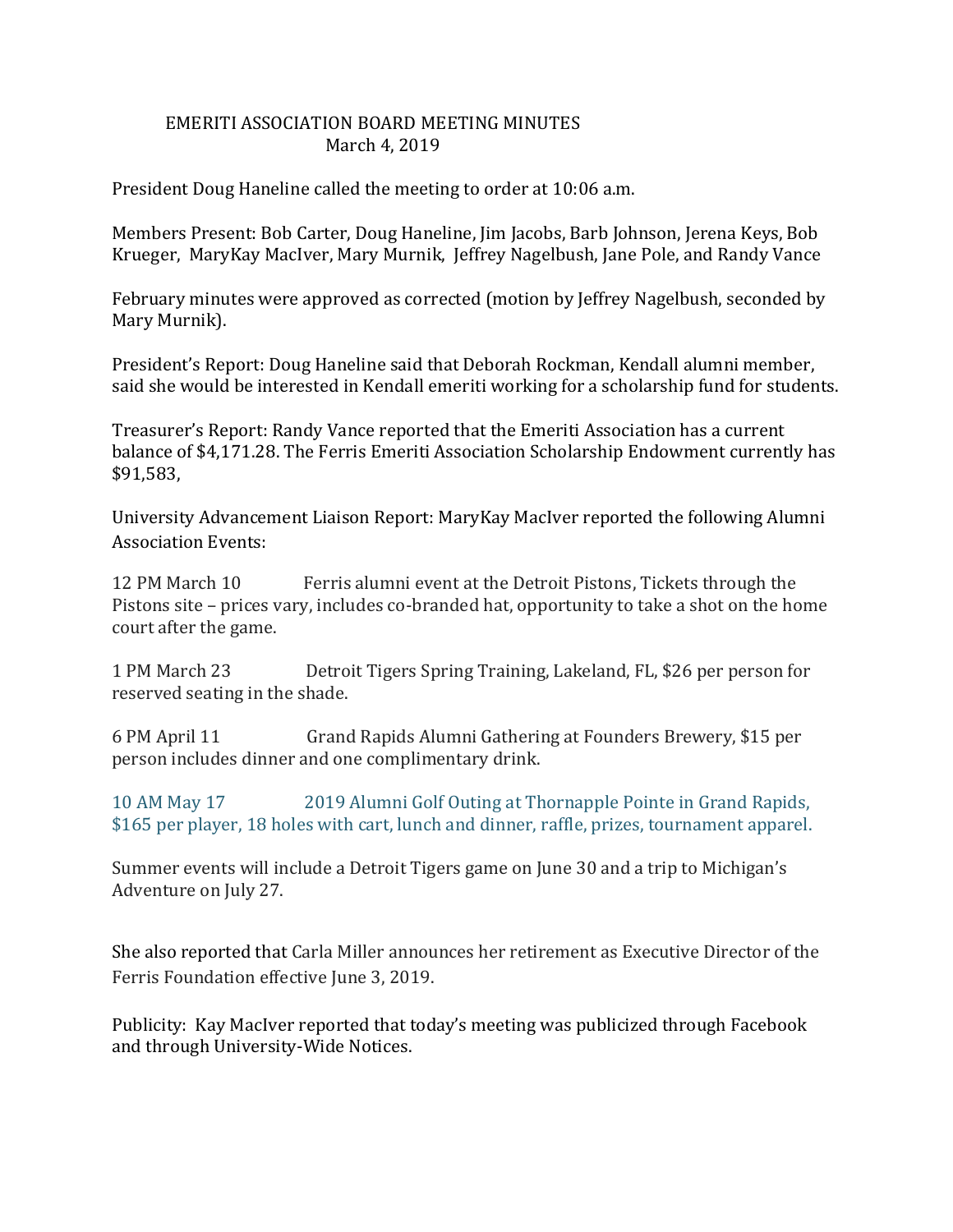Social: Jane Pole brought up the issue that a number of regulars did not attend the latest emeriti event. She suggested that we might ask why in the next newsletter. The spring luncheon and general meeting will be on May 15th at the Rock. Cost is \$11 per person. The summer gathering will be on August 15th.

Jim Jacobs reported that 21 people attended the Soup Talk and there were 6 soups. No new emeriti attended.

Membership: Barb Johnson is working on a packet for new members. She also passed around a list of where current emeriti live. The following individuals were granted emeriti status:

Rosemary Kailing, Patti Olson, Roberta Teahan, Melanie Morris, Sandra Burns, and David Nelson.

Service: Jim Jacobs suggested that we need guidelines for who should get sympathy cards.

Professional Concerns: Bob Krueger suggested the following as a possible description of the purpose of this committee: To report on significant issues of professional concern brought to it by the board, and to assist the Social Committee in programming educational and artistic entertainment for its events.

Fundraising: See treasurer's report.

Helen's Garden: Alice Bandstra spoke with Jerry Scoby, who also spoke to MaryKay MacIver. He would be willing to provide additional funding to our account if needed. Alice and MaryKay will discuss.

Arizona and Florida Liaisons: It was reported that the Florida luncheon was well attended. Barb Johnson said that about 22 people attended the Arizona luncheon, which is fewer than in the recent past. The Islers and Carla Miller attended.

Newsletter: Randy Vance reported that the March newsletter is on the web and will be sent out today.

Social Media: MaryKay put events on-line that emeriti might be interested in.

Old Business: None

New Business: A question was raised if we should publicize the College of Health Science Golf Scramble on June 7th. It is a fund raiser for their endowed scholarship fund. The consensus was yes we should.

We need a nominating committee and a slate for the next years. Jerne Keys and Randy Vance agreed to be the nominating committee.

Adjournment: 11:22 a.m. (Motion by Bob Krueger, seconded by Jim Jacobs)